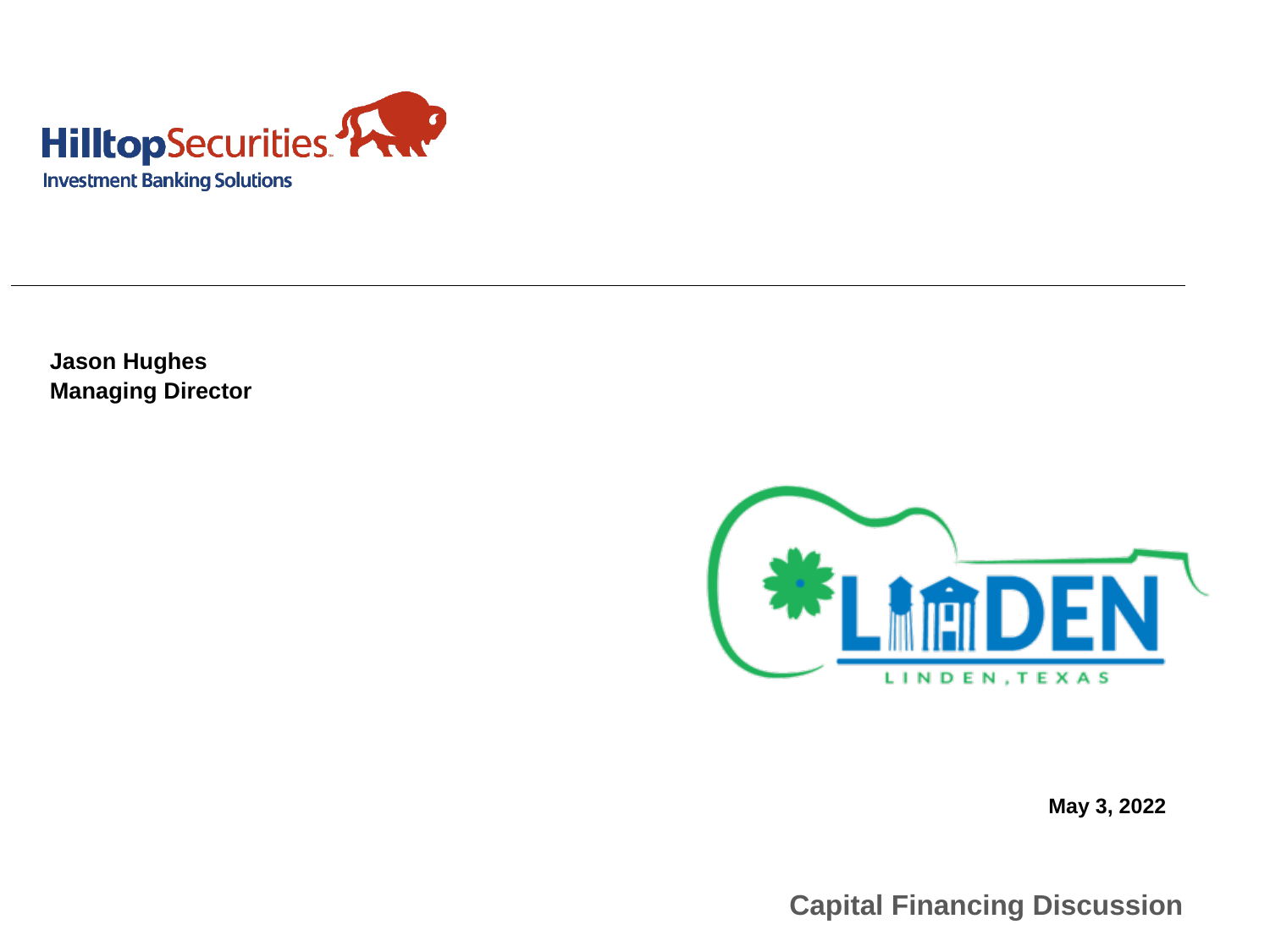- Allows city to begin construction/renovation projects now
- Future beneficiaries pay their "fair share" for public improvements/services
- Does not deplete fund balance
	- ➢ Allows a city access to another revenue stream, the Interest & Sinking Fund tax rate
- Helps minimize impact on property tax rates
- Finance projects over their useful lives with a variety of repayment options
- Tax-exempt feature provides low cost, long-term financing
- Taxes levied to repay debt are not subject to rollback; more flexibility for large-scale projects
	- ➢ House Bill 2 (HB2): Ad valorem taxation cities, counties, other



1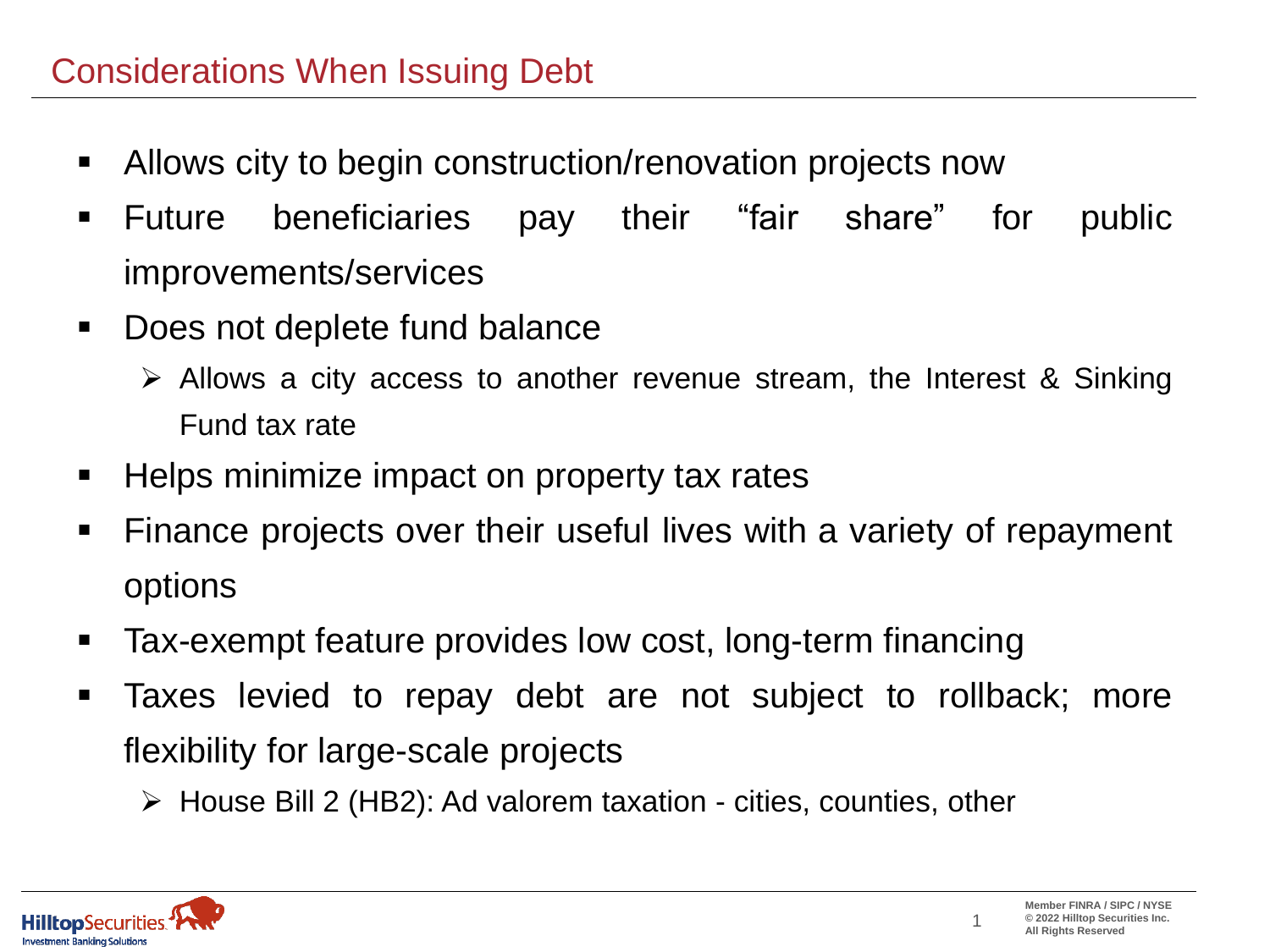- Texas statute allows for the issuance of certificates of obligation  $(CO's)$
- Council approval of a Notice of Intent
	- ➢ Maximum amount of CO's to be issued
	- $\triangleright$  General listing of projects
	- ➢ Date in which Council will meet to consider the sale of the CO's
- Proceeds can only be spent on projects or types of projects listed in the Notice of Intent
- Publication of the Notice of Intent for two consecutive weeks
- CO's may be sold 46 days after first publication
- Council approval of final sale
	- $\triangleright$  All terms, payments, etc. are known upon final pricing
- Closing and delivery of construction funds to the City within 30 days of the sale



2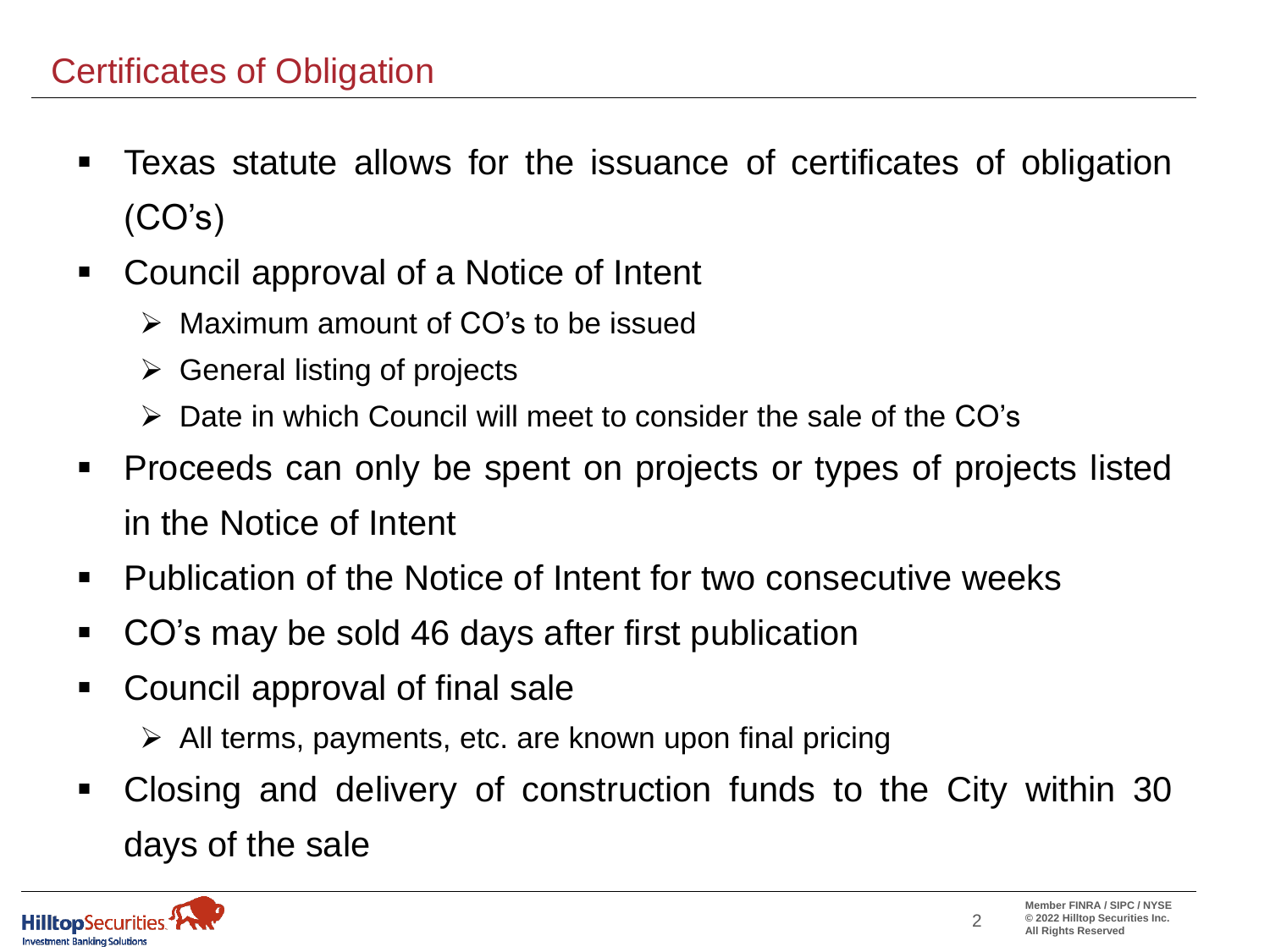| <b>Date</b> | <b>Day</b> | <b>Action</b>                               |
|-------------|------------|---------------------------------------------|
| May $3$     | Tuesday    | Discussion of Capital Financing             |
| May 9       | Monday     | Council passage of Notice of Intent ("NOI") |
| May $18$    | Wednesday  | First Publication of NOI in Paper           |
| May $25$    | Wednesday  | Second Publication of NOI in Paper          |
| July 11     | Monday     | <b>Certificates of Obligation Sale</b>      |
| August 11   | Thursday   | Closing and Delivery of Funds to the City   |



3